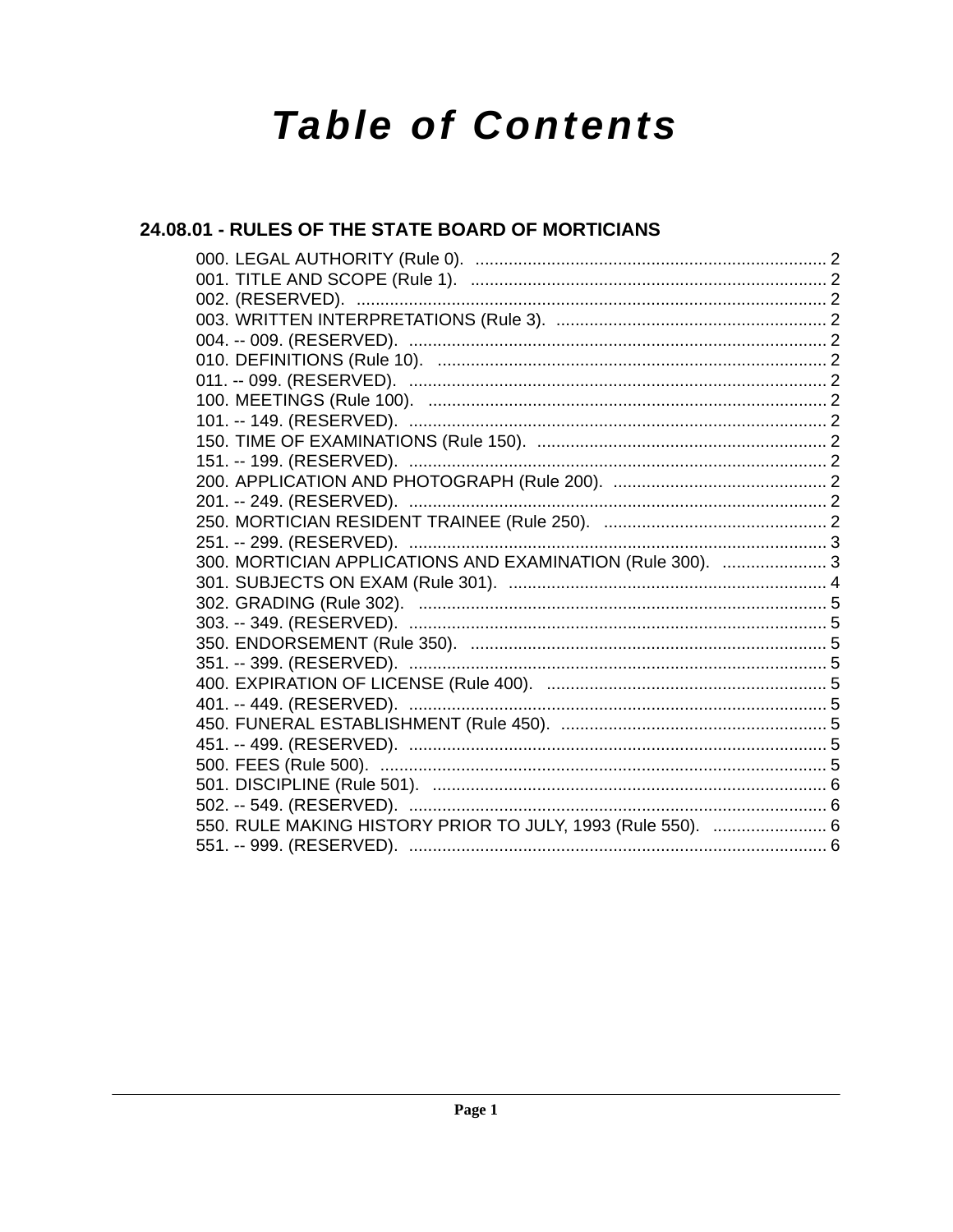#### **IDAPA 24 TITLE 08 Chapter 01**

#### **24.08.01 - RULES OF THE STATE BOARD OF MORTICIANS**

#### <span id="page-1-1"></span><span id="page-1-0"></span>**000. LEGAL AUTHORITY (Rule 0).**

The following rules have been adopted by the Idaho State Board of Morticians and the Chief, Bureau of Occupational Licenses in accordance with the provisions of Section 54-1106 and 54-1107, Idaho Code. (7-1-93)

#### <span id="page-1-2"></span>**001. TITLE AND SCOPE (Rule 1).**

These rules shall be cited as IDAPA 24.08.01, "Rules of the State Board of Morticians". (7-1-93)

#### <span id="page-1-3"></span>**002. (RESERVED).**

#### <span id="page-1-4"></span>**003. WRITTEN INTERPRETATIONS (Rule 3).**

The board may have written statements which pertain to the interpretation of the rules of this chapter. Such interpretations, if any, are available for public inspection and copying at cost in the main office of the Bureau of Occupational Licenses. (7-1-93)

#### <span id="page-1-5"></span>**004. -- 009. (RESERVED).**

#### <span id="page-1-6"></span>**010. DEFINITIONS (Rule 10).**

01. Board. The State Board of Morticians as prescribed in Section 54-1102, Idaho Code. (7-1-93)

#### <span id="page-1-7"></span>**011. -- 099. (RESERVED).**

#### <span id="page-1-8"></span>**100. MEETINGS (Rule 100).**

The board shall hold meetings on the third Tuesdays of July and January of each year. The annual election of officers will be held during the July meeting. The chairman of the board shall preside at all meetings, appoint all committees, and perform all the functions incidental to the office of chairman. (7-1-93) and perform all the functions incidental to the office of chairman.

#### <span id="page-1-9"></span>**101. -- 149. (RESERVED).**

#### <span id="page-1-10"></span>**150. TIME OF EXAMINATIONS (Rule 150).**

Examinations will be held semi-annually in Boise, on the third (3rd) Tuesday of July and January, or at other times or places as the Board may determine.

#### <span id="page-1-11"></span>**151. -- 199. (RESERVED).**

#### <span id="page-1-12"></span>**200. APPLICATION AND PHOTOGRAPH (Rule 200).**

Application must be postmarked sixty (60) days prior to the date of examination, and must be accompanied by an unmounted passport-type photograph of the applicant, size three inches by three inches  $(3'' \times 3'')$ , head and shoulders only, taken within three (3) months preceding the date of examination and attesting before a Notary Public with the signature of the applicant, being careful not to mar the features. (7-1-93)

#### <span id="page-1-13"></span>**201. -- 249. (RESERVED).**

#### <span id="page-1-14"></span>**250. MORTICIAN RESIDENT TRAINEE (Rule 250).**

01. Definition. The term "Mortician Resident Trainee" as herein used is a person who is engaged in learning the practice of embalming and/or the profession of mortuary science. Training shall be understood to mean diligent attention to the subject matter in the course of regular and full-time paid employment. Full-time employment shall mean a minimum of thirty-six (36) hours per week for fifty (50) weeks per year within the mortuary where the sponsoring resident mortician is practicing. It shall be further required that at least three-fourths (3/4) of the training period consists of a sponsoring licensed mortician instructing and demonstrating practices and procedures to increase knowledge of the service performed by a mortician as defined in Chapter 11, Title 54-1102 Section A., Idaho Code. A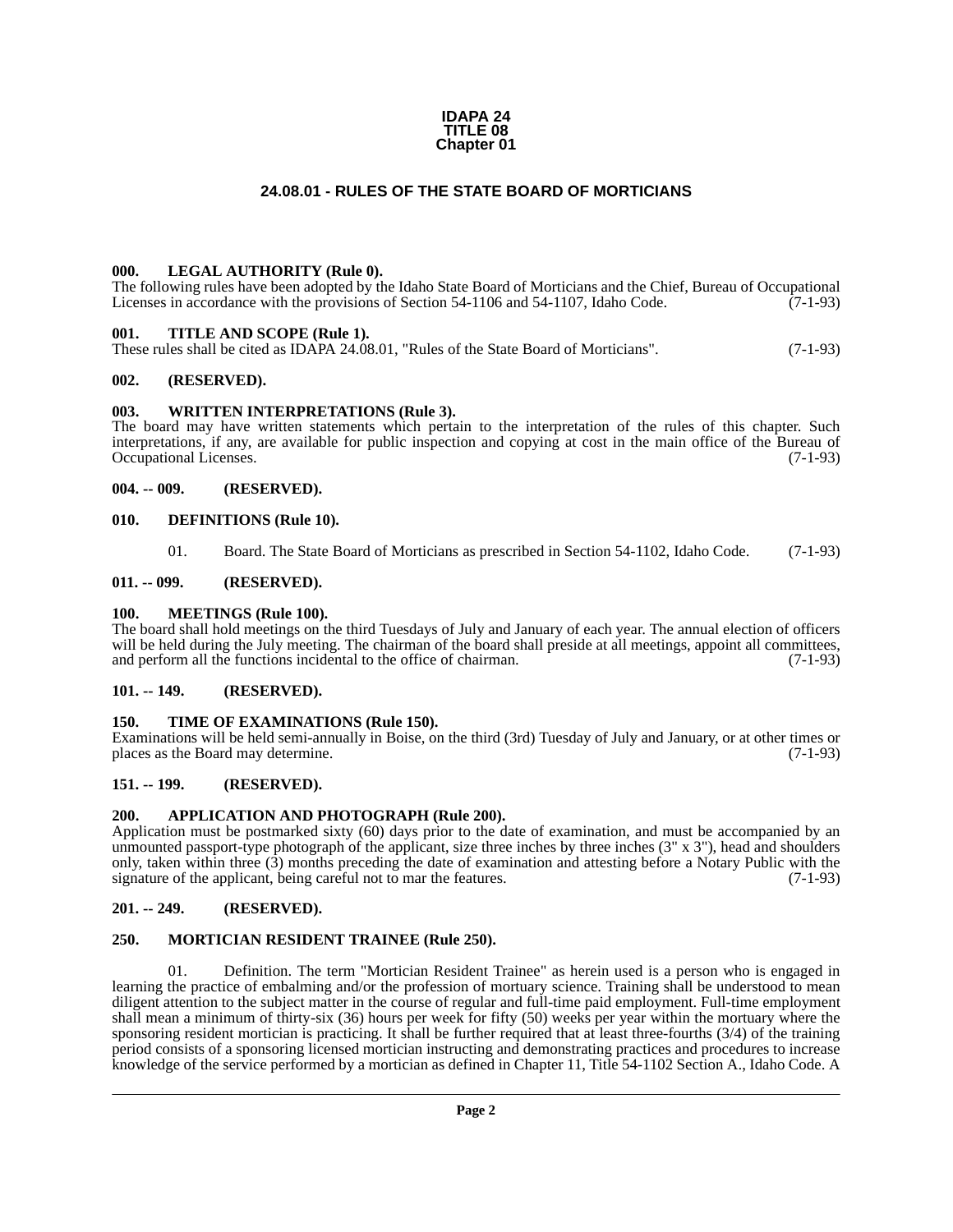### *1998 IDAHO ADMINISTRATIVE CODE IDAPA 24.08.01* **Bureau of Occupational Licenses**

Mortician Resident Trainee shall not sign a death certificate as provided under Idaho law. For the balance of the required hours it would be the responsibility of the sponsoring mortician, or his licensed appointee, to be immediately available for consultation with the trainee. All training must be served in the state of Idaho. (3-18-99)

02. Sponsoring Mortician. A practicing mortician within the state of Idaho who is duly registered as such with the Bureau of Occupational Licenses and assumes responsibility for the proper supervision and instruction<br>of a "Resident Mortician Trainee". (7-1-93) of a "Resident Mortician Trainee".

03. Eligibility To Be Licensed. No person shall be eligible to be licensed as a "Mortician Resident Trainee" who has practiced as a resident trainee or apprentice for a total cumulative period of more than two (2) years in the state of Idaho. For purposes of accounting for total cumulative training as a "Mortician Resident Trainee" the sponsoring mortician is required to notify the bureau at the beginning and termination of the training period. When a "Mortician Resident Trainee" has completed his training, he must proceed to qualify as a licensed "Mortician" within the following three (3) year period or show good reason for further delay. (7-1-93)

| 04. | Resident Trainee Applicants To Qualify. | $(7-1-93)$ |
|-----|-----------------------------------------|------------|
|     |                                         |            |

a. Must be a least eighteen (18) years of age. (7-1-93)

b. Must be of good moral character. (7-1-93)

c. Must have graduated from an accredited high school or have received an equivalent education as ed by the standards set and established by the state board of education. (7-1-93) determined by the standards set and established by the state board of education.

d. A signed and notarized photo as specified in Section 200 above. (7-1-93)

e. The effective date of the resident training shall be determined by the board at its next meeting. In no case shall it be prior to the date the application, together with the required fees, are received in the office of Occupational License Bureau. (7-1-93) Occupational License Bureau.

f. Resident mortician training must be served under the direction of a qualified full time resident mortician licensed and practicing in Idaho.

g. Complete resident training affidavits showing time served, the number of bodies embalmed.

(7-1-93)

h. The applicant must appear in person before the board before licensure may be completed. (7-1-93)

05. Temporary Permits. Temporary permits may be issued to applicants for "Mortician Resident licenses. (7-1-93) Trainee" licenses.

06. Interruption In Training. An interruption in training of 60 days or more constitutes termination of training. (7-1-93)

#### <span id="page-2-0"></span>**251. -- 299. (RESERVED).**

#### <span id="page-2-1"></span>**300. MORTICIAN APPLICATIONS AND EXAMINATION (Rule 300).**

In order to be admitted to the mortician examination, the applicant must have completed the training period as prescribed by law and these rules, and meet the specific requirements for license as set forth in Section 54-1109 of the Idaho Code as follows: (7-1-93) Idaho Code as follows:

| 01. | Age. Applicant must have attained the age of twenty-one $(21)$ years by the time of examination. |
|-----|--------------------------------------------------------------------------------------------------|
|     | $(7-1-93)$                                                                                       |
|     |                                                                                                  |

- 02. Moral Character. Must be of good moral character. (7-1-93)
- 03. Educational Requirements. Must have completed and received credit for at least sixty (60) semester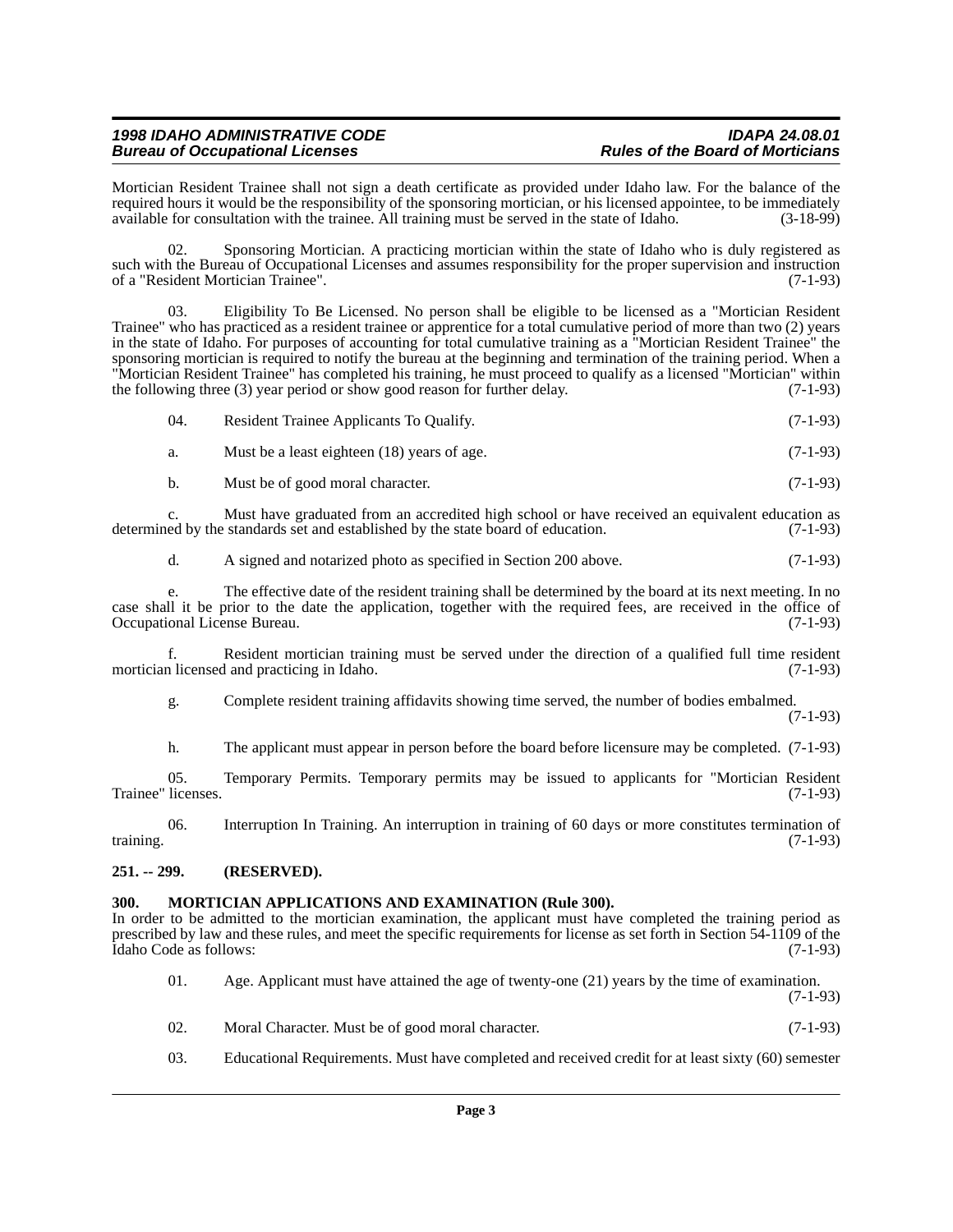#### *1998 IDAHO ADMINISTRATIVE CODE IDAPA 24.08.01* **Bureau of Occupational Licenses**

hours or ninety (90) quarter hours instruction in a duly accredited college or university and has obtained at least a C grade average for all courses of instruction; provided, however, at least three-fourths (3/4) of all such credits must be for courses in fields of liberal arts, business or science directly relating to the knowledge required to successfully compete in the field of mortuary science. In questionable cases the decision of the board shall be final. These requirements shall be in addition to and not considered a part of the graduation from an accredited embalming school. (7-1-93)

| Photo. A photo as specified in Section 200 above. | $(7-1-93)$ |
|---------------------------------------------------|------------|
|                                                   |            |

05. Embalming College. Have completed embalming college as required. The Idaho Board of Morticians will accept graduates only from schools accredited by the American Board of Funeral Service Education. (7-1-93)

06. Completion Of One Year As A Mortician Resident Trainee. Must have served one (1) year as required by statute as a mortician resident trainee and receive certification from his sponsoring mortician in Idaho. (7-1-93)

07. Payment Of Prescribed Application And Examination Fees. Payment of prescribed application and examination fees. (7-1-93)

# <span id="page-3-0"></span>**301. SUBJECTS ON EXAM (Rule 301).** Appear for examination the following subjects or have passed the National Board Examination: (7-1-93) 01. Psychology. Psychology. (7-1-93) 02. Anatomy. Anatomy. (7-1-93) 03. Chemistry. Chemistry. (7-1-93) 04. Physiology. Physiology. (7-1-93) 05. Sanitary Science. Consists of the following: (7-1-93) a. Bacteriology. (7-1-93) b. Pathology. (7-1-93) 06. The Care, Disinfection, Preservation, Transportation Of, The Burial Or Other Final Disposition Of Human Remains. (7-1-93) a. Embalming. (7-1-93) b. Restorative Art. (7-1-93)

c. Mortuary Administration. (7-1-93) d. Funeral Directing. (7-1-93)

07. Laws Of The State Of Idaho. The laws of the state of Idaho relating to the care, disinfection, burial, transportation, or other final disposition of human remains. (7-1-93) preservation, burial, transportation, or other final disposition of human remains.

08. Rules Of The Department Of Public Health And/Or Public Welfare. The rules of the Department of ealth and/or Public Welfare relating to infectious diseases and quarantine. (7-1-93) Public Health and/or Public Welfare relating to infectious diseases and quarantine.

09. Demonstrate Proficiency As An Embalmer. Demonstrate proficiency as an embalmer by operation on a cadaver. (7-1-93) on a cadaver.  $(7-1-93)$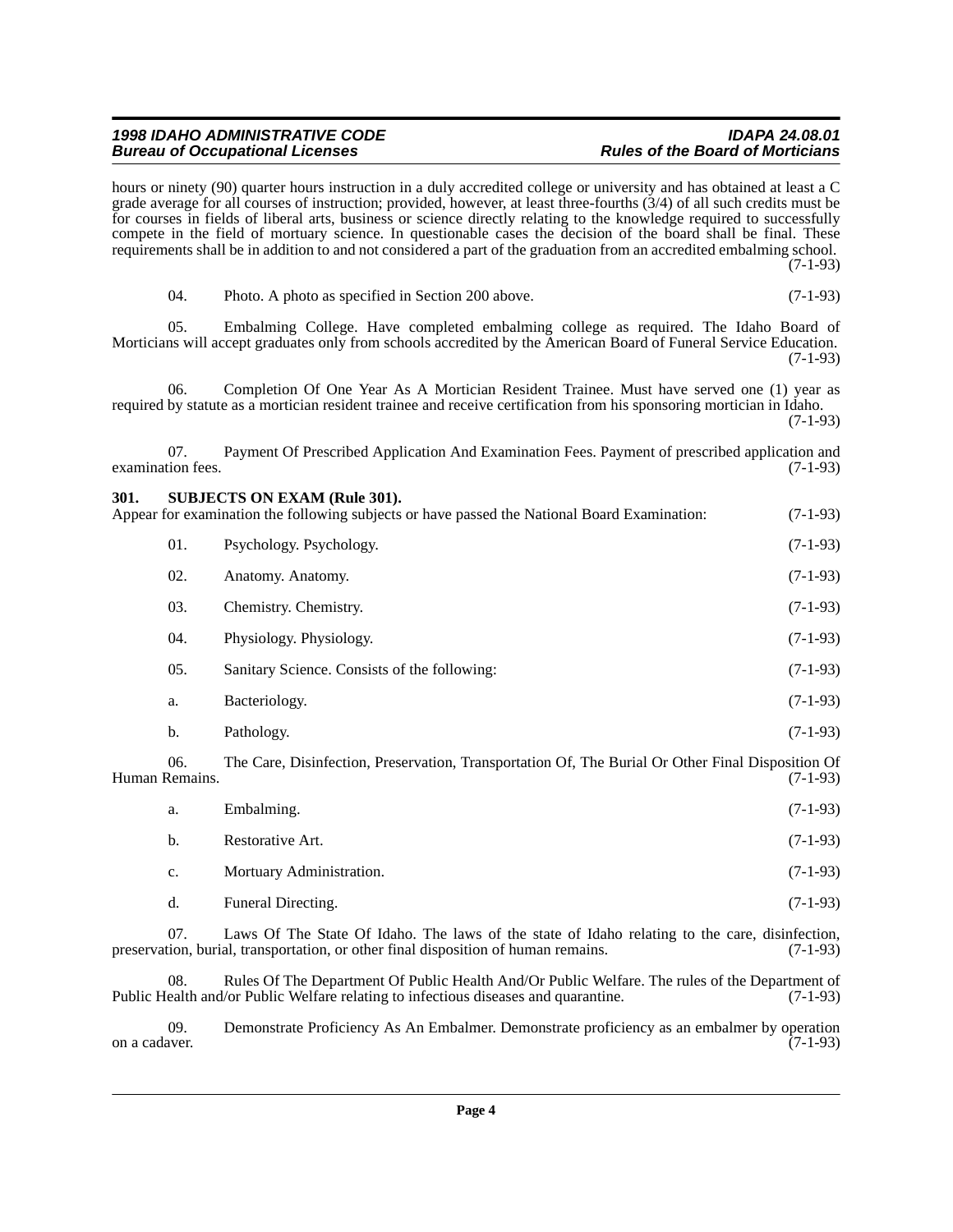#### <span id="page-4-0"></span>**302. GRADING (Rule 302).**

The required average grade to pass the examination is seventy-five percent (75%). Provided further, that where the applicant has a mark of less than seventy percent (70%) in one (1) or more subjects, such applicant shall not be passed, notwithstanding that his average mark may be higher than seventy-five percent (75%), however, should the applicant apply for reexamination he may, by board approval, be required to retake only that portion of the examination which he failed in previous examination. (7-1-93)

#### <span id="page-4-1"></span>**303. -- 349. (RESERVED).**

#### <span id="page-4-2"></span>**350. ENDORSEMENT (Rule 350).**

Refer to Section 54-1109, Idaho Code, Subsections B and C. (7-1-93)

#### <span id="page-4-3"></span>**351. -- 399. (RESERVED).**

#### <span id="page-4-4"></span>**400. EXPIRATION OF LICENSE (Rule 400).**

All licenses shall become delinquent on June 30 of each year and will be cancelled on July 1 of the same year if not renewed by payment of the required fee. There will be no grace period. (7-1-93) renewed by payment of the required fee. There will be no grace period.

#### <span id="page-4-5"></span>**401. -- 449. (RESERVED).**

#### <span id="page-4-6"></span>**450. FUNERAL ESTABLISHMENT (Rule 450).**

01. Branch Or Satellite Facility. A newly licensed establishment operated as a branch or satellite facility must meet the same requirement for licensure as if it were operated independently. It will be required to provide an operating room and necessary equipment for embalming, a display room for caskets, a chapel where funeral or other religious ceremonies may be held and a room for viewing and visitation. (7-1-93) funeral or other religious ceremonies may be held and a room for viewing and visitation.

02. Change In Ownership Or Location. Any change in the ownership or location of a funeral ment shall constitute a new funeral establishment for the purposes of licensure. (7-1-93) establishment shall constitute a new funeral establishment for the purposes of licensure.

Funeral Firm. Every funeral firm in the state of Idaho and/or licensee thereof shall give or cause to be given to the person or persons making funeral arrangements or arranging for the disposition of the dead human body at the time of said arrangements and prior to rendering that service or providing that merchandise, a written statement showing to the extent then known the following: (7-1-93)

a. The price of the service that the person or persons have selected and what is included therein.

(7-1-93)

b. The prices of each of the supplementary items of service and/or merchandise requested. (7-1-93)

c. The amount involved for each of the items for which the firm will advance monies as an odation for the family. (7-1-93) accommodation for the family.

d. The method of payment. (7-1-93)

e. If the quoted price includes a basic component of a funeral or a part thereof which is not desired, (7-1-93) then a credit thereof should be granted.

#### <span id="page-4-7"></span>**451. -- 499. (RESERVED).**

#### <span id="page-4-8"></span>**500. FEES (Rule 500).**

01. Funeral Director. Funeral Director - Forty dollars (\$40). (7-1-93)

02. Funeral Establishment. Funeral Establishment - Fifty dollars (\$50) (original license/annual renewal)  $(7-1-93)$